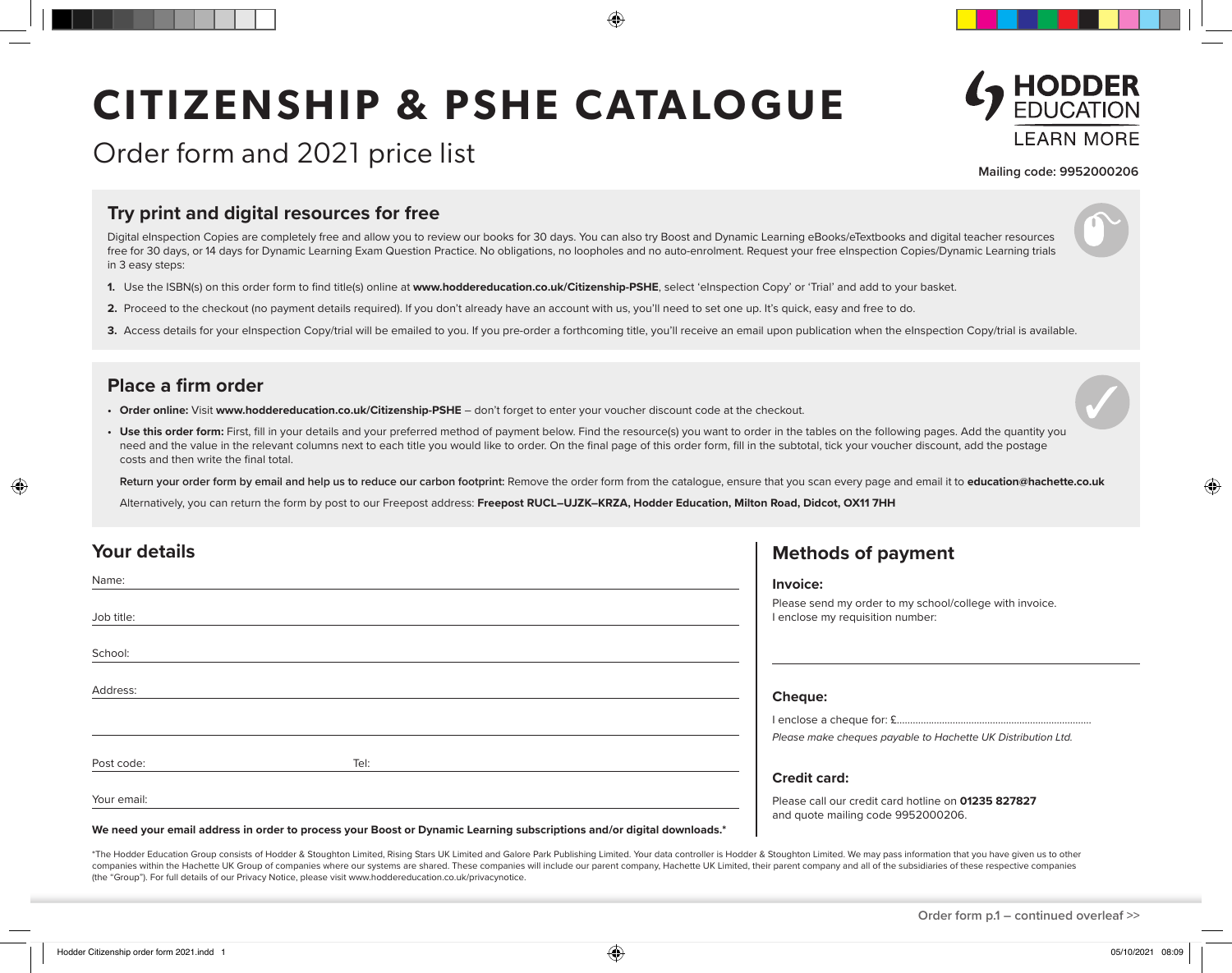| <b>Title</b>                                                           | <b>ISBN</b>   | Price                                                         | Qty | Value |
|------------------------------------------------------------------------|---------------|---------------------------------------------------------------|-----|-------|
| <b>Key Stage 3 PSHE</b>                                                |               |                                                               |     |       |
| Explore PSHE for Key Stage 3<br><b>Student Book</b>                    | 9781510470361 | £19.99                                                        |     |       |
| Explore PSHE for Key Stage 3<br>Boost eBook                            | 9781398330214 | 1-year subscription:<br>£5.00                                 |     |       |
| Explore PSHE for Key Stage 3<br><b>Teacher Book</b>                    | 9781510470378 | £125.00                                                       |     |       |
| Explore PSHE for Key Stage 3<br>Boost Core subscription                | 9781398330177 | 1-year subscription:<br>$£195.00 + VAT$                       |     |       |
| Explore PSHE for Key Stage 3<br>Boost Premium subscription             | 9781398330207 | 1-year subscription:<br>£725.00 + VAT                         |     |       |
| <b>Key Stage 4 PSHE</b>                                                |               |                                                               |     |       |
| Explore PSHE for Key Stage 4<br><b>Student Book</b>                    | 9781510470415 | £19.99                                                        |     |       |
| Explore PSHE for Key Stage 4<br>Boost eBook                            | 9781398330269 | 1-year subscription:<br>£5.00                                 |     |       |
| Explore PSHE for Key Stage 4<br><b>Teacher Book</b>                    | 9781510470408 | £125.00                                                       |     |       |
| Explore PSHE for Key Stage 4<br><b>Boost Core subscription</b>         | 9781398330221 | 1-year subscription:<br>$£170.00 + VAT$                       |     |       |
| Explore PSHE for Key Stage 4<br>Boost Premium subscription             | 9781398330252 | 1-year subscription:<br>$£550.00 + VAT$                       |     |       |
| <b>Key Stage 5 PSHE</b>                                                |               |                                                               |     |       |
| Explore PSHE for Key Stage 5<br><b>Teacher Book</b>                    | 9781510477469 | £99.00                                                        |     |       |
| <b>PSHE Downloadable CPD Packs</b>                                     |               |                                                               |     |       |
| Supporting Non-specialists to deliver<br><b>RSE</b> content            | 9781398316744 | £50.00                                                        |     |       |
| Understanding and delivering<br>'Growing' content in the classroom     | 9781398353107 | £50.00                                                        |     |       |
| <b>Key Stage 3 Citizenship</b>                                         |               |                                                               |     |       |
| Citizenship Education for Key Stage 3                                  | 9781471806940 | £19.99                                                        |     |       |
| Citizenship Education for Key Stage 3<br>Student eTextbook             | 9781471842405 | 1-year subscription:<br>£4.75                                 |     |       |
| Citizenship Education for Key Stage 3<br>Whiteboard eTextbook          | 9781471806964 | 1-year subscription:<br>Small school: £75 + VAT <sup>+</sup>  |     |       |
|                                                                        |               | 1-year subscription:<br>Large school: £100 + VAT <sup>+</sup> |     |       |
| Citizenship Education for Key Stage 3<br>Teaching & Learning Resources | 9781471806933 | 1-year subscription:<br>Small school: £75 + VAT+              |     |       |
|                                                                        |               | 1-year subscription:<br>Large school: £100 + VAT <sup>+</sup> |     |       |

| <b>Title</b>                                                                                 | <b>ISBN</b>   | Price                                                         | Qty | Value |
|----------------------------------------------------------------------------------------------|---------------|---------------------------------------------------------------|-----|-------|
| Key Stage 3 Citizenship (continued)                                                          |               |                                                               |     |       |
| Citizenship Education for Key Stage 3<br><b>Dynamic Learning Package</b>                     | 9781471825453 | 1-year subscription:<br>Small school: £120 + VAT <sup>+</sup> |     |       |
|                                                                                              |               | 1-year subscription:<br>Large school: £160 + VAT <sup>+</sup> |     |       |
| <b>GCSE Citizenship</b>                                                                      |               |                                                               |     |       |
| AQA                                                                                          |               |                                                               |     |       |
| AQA GCSE (9-1) Citizenship Studies:<br><b>Second Edition</b>                                 | 9781398322936 | £23.99                                                        |     |       |
| AQA GCSE (9-1) Citizenship Studies:<br>Second Edition Boost eBook                            | 9781398348660 | 1-year subscription:<br>£6.00                                 |     |       |
| AQA GCSE (9-1) Citizenship Studies<br>Workbook                                               | 9781398317208 | £6.99                                                         |     |       |
| My Revision Notes: AQA GCSE (9-1)<br>Citizenship Studies Second Edition                      | 9781510418301 | £9.99                                                         |     |       |
| My Revision Notes: AQA GCSE (9-1)<br>Citizenship Studies Second Edition<br>Student eTextbook | 9781398314498 | 1-year subscription:<br>£4.00                                 |     |       |
| <b>OCR</b>                                                                                   |               |                                                               |     |       |
| OCR GCSE (9-1) Citizenship Studies                                                           | 9781471865275 | £24.00                                                        |     |       |
| OCR GCSE (9-1) Citizenship Studies<br>Student eTextbook                                      | 9781471864834 | 1-year subscription:<br>£6.00                                 |     |       |
| OCR GCSE (9-1) Citizenship Studies<br>Whiteboard eTextbook                                   | 9781471864841 | 1-year subscription:<br>Small school: £50 + VAT <sup>+</sup>  |     |       |
|                                                                                              |               | 1-year subscription:<br>Large school: £75 + VAT <sup>+</sup>  |     |       |
| <b>CCEA</b>                                                                                  |               |                                                               |     |       |
| CCEA GCSE Learning for Life and Work<br><b>Second Edition</b>                                | 9781510403376 | £24.00                                                        |     |       |
| CCEA GCSE Learning for Life and Work<br>Second Edition Student eTextbook                     | 9781510401617 | 1-year subscription:<br>£5.75                                 |     |       |
| CCEA GCSE Learning for Life and Work<br>Second Edition Whiteboard eTextbook                  | 9781510401600 | 1-year subscription:<br>Small school: £50 + VAT <sup>+</sup>  |     |       |
|                                                                                              |               | 1-year subscription:<br>Large school: £75 + VAT <sup>+</sup>  |     |       |
| CCEA GCSE Learning for Life and Work<br>Second Edition Teaching & Learning                   | 9781510420397 | 1-year subscription:<br>Small school: FREE                    |     |       |
| Resources                                                                                    |               | 1-year subscription:<br>Large school: FREE                    |     |       |
| CCEA GCSE Learning for Life and Work<br>Second Edition Dynamic Learning                      | 9781510401754 | 1-year subscription:<br>Small school: £50 + VAT <sup>+</sup>  |     |       |
| Package                                                                                      |               | 1-year subscription:<br>Large school: £75 + VAT+              |     |       |
| My Revision Notes: CCEA GCSE<br>Learning for Life and Work                                   | 9781510403383 | £10.50                                                        |     |       |

 $\bigoplus$ 

 $\bigoplus$ 

 $\bigoplus$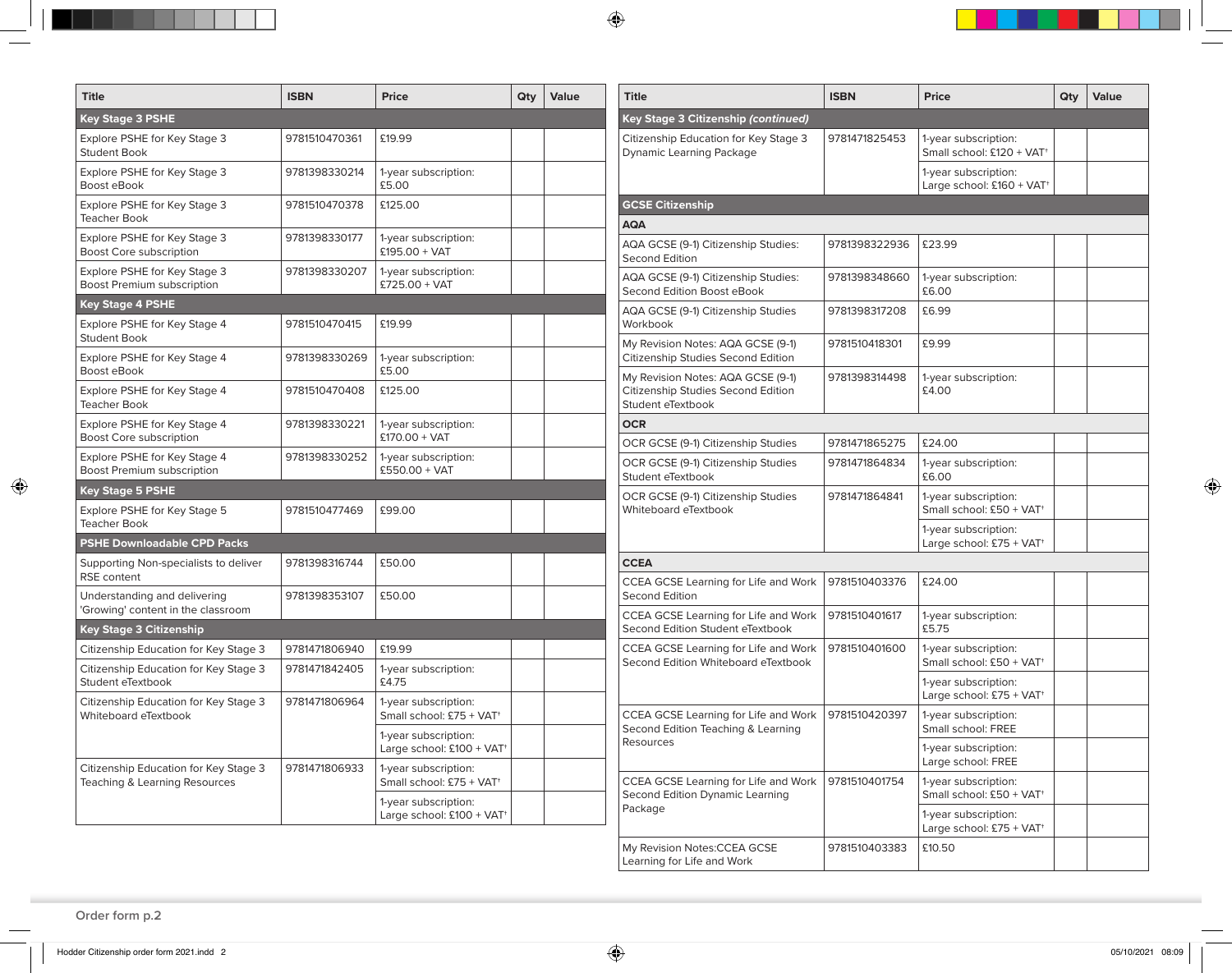$\bigoplus$ 

| <b>Title</b>                                                                                                                        |                                                                                          | <b>ISBN</b>   |  | <b>Price</b>                                                                      |  | Qty                                                                               | Value |
|-------------------------------------------------------------------------------------------------------------------------------------|------------------------------------------------------------------------------------------|---------------|--|-----------------------------------------------------------------------------------|--|-----------------------------------------------------------------------------------|-------|
| <b>Young Citizens Passport</b>                                                                                                      |                                                                                          |               |  |                                                                                   |  |                                                                                   |       |
| Young Citizen's Passport Seventeenth<br>Edition                                                                                     |                                                                                          | 9781510405066 |  | £6.99                                                                             |  |                                                                                   |       |
| Young Citizen's Passport Seventeenth<br>Edition Student eTextbook                                                                   |                                                                                          | 9781510404144 |  | 1-year subscription:<br>£1.50                                                     |  |                                                                                   |       |
|                                                                                                                                     |                                                                                          |               |  |                                                                                   |  | Subtotal                                                                          |       |
| Select your discount by ticking a box below<br>(Only one discount per order. Terms and conditions apply; see vouchers for details.) |                                                                                          |               |  |                                                                                   |  |                                                                                   |       |
| 20% off books<br>Until 31st Oct 2021<br>Mailing code:<br>9952000207                                                                 | £3 off My Revision<br><b>Notes</b><br>Until 31st Dec 2021<br>Mailing code:<br>9952000210 |               |  | 15% off books<br>1st Nov $2021 -$<br>31st Dec 2021<br>Mailing code:<br>9952000208 |  | 20% off books<br>1st Jan $2022 -$<br>28th Feb 2022<br>Mailing code:<br>9952000209 |       |
| Addresses outside of the UK: add £5 for first item, £10 for more than 1 item                                                        |                                                                                          |               |  | Postage<br>UK addresses: add £3.50                                                |  |                                                                                   |       |
|                                                                                                                                     |                                                                                          |               |  | <b>FINAL TOTAL (minus discount, if applicable)</b>                                |  |                                                                                   |       |

⊕

### **Receive the latest news, free resources and exclusive discounts!**

#### **Sign up for Citizenship & PSHE eUpdates\*\***

Stay up to date and get the latest news, freebies and special offers delivered direct to your inbox. Sign up to receive Citizenship & PSHE eUpdates on our website: **www.hoddereducation.co.uk/eUpdates**

#### **Don't miss out on our teacher CPD and student revision events and webinars**

Find out more at **www.hoddereducation.co.uk/events**



Tel: **01235 827827** Email: **education@hachette.co.uk**

International School/Export Trade Orders: **+44 (0) 203 122 7399**  Email: **internationalsales@hodder.co.uk**

Find your local Hodder Education consultant: **www.hoddereducation.co.uk/my-consultant**

All prices and publication dates are correct at the time of printing but are subject to change at any time. †A small school is up to 900 students; a large school is 901+ students / A small cohort is 26–99 students; a large cohort is 100+ students.

\*\*For full details of our Privacy Notice please visit www.hoddereducation.co.uk/privacynotice. You can unsubscribe at any time by clicking on the unsubscribe button in the eUpdates or by going online and managing your preferences.

**Mailing code: 9952000206**

◈